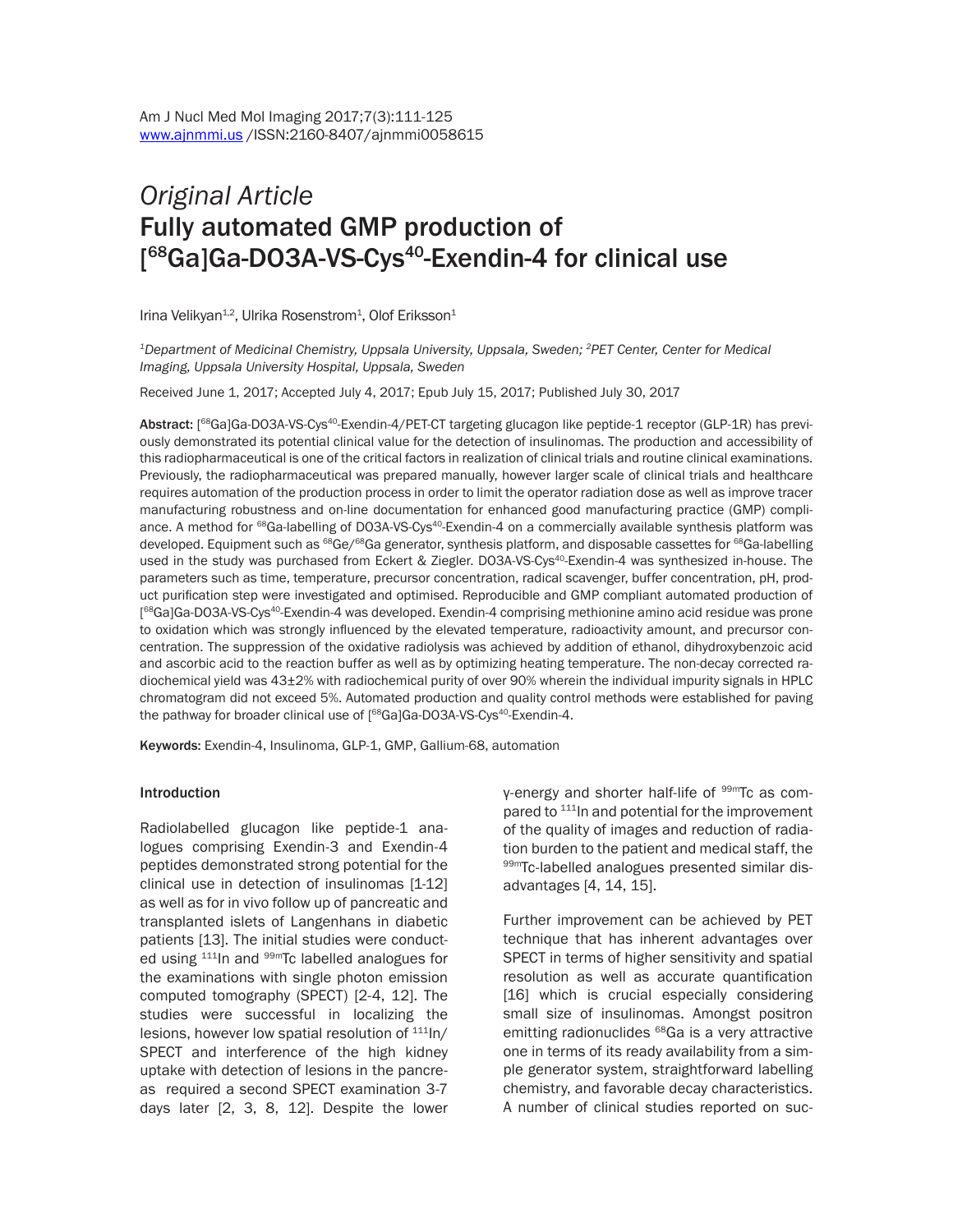cessful use and superiority of <sup>68</sup>Ga-labelled analogues. In particular, [<sup>68</sup>Ga]Ga-DO3A-VS-Cys40-Exendin-4/PET-CT targeting glucagon like peptide-1 receptor (GLP-1R) was used in a case examination of a patient with severe hypoglycaemia and localized multiple small liver metastases and paraaortal lymph node lesion while computed tomography, ultrasound, [<sup>18</sup>F]FDG/ PET-CT, [<sup>11</sup>C]HTP/PET-CT, and <sup>111</sup>In-octreoscan/ SPECT failed to provide conclusive results [1]. Comparative study of [Nle<sup>14</sup>, Lys<sup>40</sup>(Ahx-DOTA- $111$ In)NH<sub>2</sub>]exendin-4 and [Nle<sup>14</sup>, Lys<sup>40</sup>(Ahx-DOTA- $68$ Ga)NH<sub>2</sub>]exendin-4 demonstrated superiority of the latter in terms of detection rate, resolution, and background uptake [6]. In another  $intrapatient$  comparative study  $[Lys<sup>40</sup>-(AHX-$ DOTA-<sup>68</sup>Ga)NH<sub>2</sub>] PET/CT clearly delineated pancreatic lesion while  $[Lys^{40}-(AHX-DOTA^{-111}ln)NH_{2}]$ SPECT/CT was not conclusive [17]. The pancreas tail insulinoma was detected by <sup>68</sup>Ga-NOTA-MAL-Cys40-exendin-4 PET/CT [5]. High localization sensitivity of 97.7% was reported for 68Ga-NOTA-exendin-4 PET/CT [18] and lesions as small as less than 1.0 cm were detected. Even though the kidney uptake is high, unambiguous delineation can be accomplished 2-3 h post injection.

The production and accessibility of a radiopharmaceutical is one of the critical factors in realization of clinical trials and routine clinical examinations. Previously, [<sup>68</sup>Ga]Ga-DO3A-VS-Cys<sup>40</sup>-Exendin-4 was prepared manually [1], however for larger scale of clinical trials and routine clinical examinations the manual preparation would not be acceptable due to the high radiation dose to the operator and possible production variability. Thus the automation of the production process is required in order to limit the operator radiation dose as well as to improve tracer manufacturing robustness and on-line documentation for enhanced good manufacturing practice (GMP) compliance. The clinical research achievements and call for the implementation of the imaging agent into clinical practice encouraged us to develop an automated method for the production of [68Ga]Ga-DO3A-VS-Cys<sup>40</sup>-Exendin-4 using a commercially available synthesis platform.

# Material and methods

# *Facilities, equipment, and materials*

The synthesis of the precursor, DO3A-VS-Cys<sup>40</sup>-Exendin-4, was reported previously [7]. The

purchased chemicals were used without further purification: HCl (ultrapure, Merck), acetate buffer (pH 4.6, Sigma-Aldrich), sterile water (Fresenius Kabi), saline (Apoteket AB), NaOH (10M, Sigma-Aldrich), ethanol (APL), water (Fluka, TraceSelect), trifluoroacetic acid (Merk, Darmstadt, Germany).

The aseptic production was conducted in a GMP grade A workstation (unidirectional laminar airflow workbench (LAFW)) situated in a cleanroom with GMP grade B air quality. The 68Ge/68Ga generator (IGG101, Eckert & Ziegler) and Modular PharmLab labelling synthesis platform (Eckert & Ziegler Eurotope, Berlin, Germany) were placed in the LAFW. A high performance liquid chromatography system (La-Chrom, Hitachi, VWR) consisting of an L-2130 pump, UV detector (L-2400), and a radiation flow detector (Bioscan) coupled in series was used for product quality control. Separation of the analytes was accomplished using an endcapped analytical column with stationary reversed phase (C-4; Aeris widepore; 50×2.1 mm; particle size: 3 µm). Two systems were used: 1.  $A = 25$  mM KH<sub>2</sub>PO<sub>4</sub> (pH = 2.0); B = 100% acetonitrile (MeCN) with UV-detection at 220 nm; linear gradient elution: 0 min at 25% B, 0-4 min to 29% B, 4-15 min to 60% B; flow rate was 1.0 ml/min; and 2.  $A = 10$  mM TFA; B = acetonitrile/10 mM TFA with UV-detection at 220 nm; linear gradient elution: 0-6 min from 25% to 29% B, 6-15 min from 25% to 60% B; flow rate was 1.0 ml/min. Data acquisition and handling were performed using the EZChrom Elite Software Package.

The starting material, <sup>68</sup>Ga (t<sub>1/2</sub> = 68 min,  $\beta^*$  = 89%, and  $EC = 11\%$ ) used for the production was obtained from a pharmaceutical grade 68Ge/68Ga-generator (1850 MBq, IGG101, Eckert & Ziegler Isotope products) by elution with 0.1 M hydrochloric acid. The amount of detected metal impurities as provided by the manufacturer was less than the defined limit in the European Pharmacopeia monograph [19]. The appearance of the <sup>68</sup>Ga eluate was clear and colorless. The <sup>68</sup>Ge breakthrough in the eluate as a percentage of the eluted <sup>68</sup>Ga radioactivity was calculated by measuring aliquots of the generator eluate and counting the radioactivity content using an ionization chamber with NaI(Tl) scintillation detector immediately after elution and in the well-type NaI(Tl) scintillation counter 48 h post elution. The <sup>68</sup>Ga elution effi-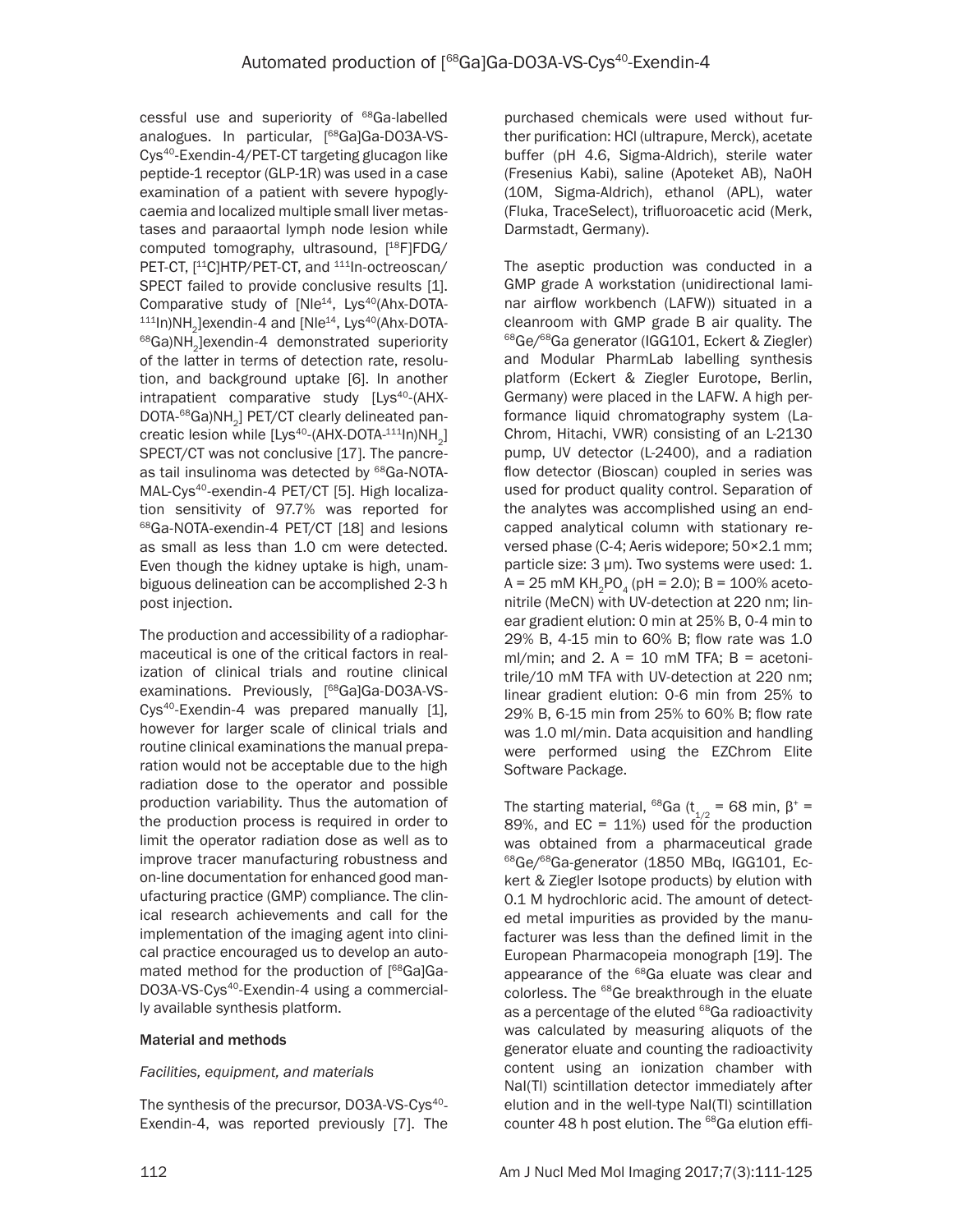Table 1. The radioactivity ( $^{68}$ Ga(III)) adsorption and desorption values (%) using various strong cation exchange cartridges, and respective values for the purification of [<sup>68</sup>Ga]Ga-DO3A-VS-Cys<sup>40</sup>-Exendin-4 using various solid phase extraction cartridges

| Cartridge                                                   | Adsorption | Desorption       | Eluent            |  |
|-------------------------------------------------------------|------------|------------------|-------------------|--|
| <sup>68</sup> Ge/ <sup>68</sup> Ga eluate pre-concentration |            |                  |                   |  |
| SCX (Strata-X-C, Phenomenex)                                | > 99%      | >90%             | Acetone/HCI       |  |
| SCX (Strata-X-C, Phenomenex)                                | > 99%      | $< 7\%$          | NaCl/HCl (0.1 M)  |  |
| SCX (Bond Elut-SCX, Agilent Tech)                           | > 98%      | > 95%            | NaCl/HCl (0.1 M)  |  |
| SCX (PS-H <sup>+</sup> , Chromafix)                         | $>99.9\%$  | $86.9 \pm 1.3\%$ | NaCl/HCl (0.1 M)  |  |
| SCX (PS-H <sup>+</sup> , Chromafix)                         | $>99.9\%$  | $84.7 \pm 1.3\%$ | NaCl/HCl (0.05 M) |  |
| SCX (PS-H <sup>+</sup> , Chromafix)                         | $>99.9\%$  | 74.7±2.1%        | NaCl              |  |
| Product purification                                        |            |                  |                   |  |
| RP-SPE (C18, Waters)                                        | $>99\%$    | $< 20\%$         | Et0H, 50%         |  |
| RP-SPE (C18, Waters)                                        | > 99%      | < 15%            | EtOH, 80%         |  |
| RP-SPE (C8, Waters)                                         | > 98%      | < 55%            | EtOH, 50%         |  |
| RP-SPE (C2, Waters)                                         | >97%       | $92.5 \pm 0.8\%$ | Et0H, 50%         |  |
| RP-SPE (C2, Waters)                                         | >97%       | $94.8 \pm 1.1\%$ | Et0H, 80%         |  |
| HLB-SPE (Oasis)                                             | > 99%      | < 65%            | Et0H, 50%         |  |
|                                                             |            |                  |                   |  |

reaction mixture containing the reaction buffer (1 M sodium acetate buffer, 1 M NaOH, ascorbic acid, dihydroxybenzoic acid, and ethanol) and precursor (0.2-20 nmol, DO3A-VS-Cys40-Exendin-4) was added to the reactor positioned in the heating block. The reaction mixture was heated in a conventional heating block for 15 min at 75 or 85°C. After the reaction completion the crude product was cooled down by adding 3 mL of saline and then purified on a SPE cartridge

ciency was expressed as the ratio between the obtained <sup>68</sup>Ga and <sup>68</sup>Ge radioactivity (in equilibrium with the  $^{68}$ Ga daughter nuclide) on the generator column at the time of elution. Aliquots of the generator eluate were counted immediately using an ionization chamber with NaI(Tl) scintillation detector.

# *Production of [68Ga]Ga-DO3A-VS-Cys40- Exendin-4*

The production was conducted using commercial fully automated platform for labelling synthesis (Modular-Lab PharmTrace (Eckert & Ziegler, Eurotope, Germany) with disposable cassette system (C4-Ga68-PP, C4-Ga68- PSMA). The process included labelling synthesis, product purification, formulation, and sterile filtration as well as sterile filter integrity test. Such parameters as reaction time, temperature, and radioactivity were monitored in real time. The process included pre-concentration of the generator eluate step for which various strong cation exchange (SCX) cartridges were tested (Table  $1$ ). For the product purification various solid phase extraction (SPE) cartridges were tested. A mixture of sodium chloride (5 M) solution and hydrochloric acid (0.1 and 0.05 M) as well as mixture of acetone and 0.1 M hydrochloric acid were used for the recovery of <sup>68</sup>Ga(III) from the SCX cartridges. The cassette was loaded with the SCX eluent solution and eluting the final product with 1 ml of 50% ethanol. The resulting product was diluted to 6 ml with sterile saline for the formulation and the solution was passed through a 0.22 µm sterile filter into a sterile 27 ml capped glass bottle. The sterile filter integrity was controlled on the platform using a separate program. A sample was taken for the determination of the identity, radiochemical purity, peptide concentration, and pH. The total radioactivity of the product was then measured in an ionization chamber.

The chemical purity, radiochemical purity and amount of the peptide were determined by HPLC. A sample of the product was kept for subsequent determination of <sup>68</sup>Ge content. The stability of the product at room temperature was monitored by UV-Radio-HPLC for 2 hours. The recovery of radioactivity from the analytical column was investigated, in order to confirm that no radioactive product or impurities were left on the column, by collecting HPLC effluent with and without analytical column and measuring the radioactivity. The tests were performed both for the product ([68Ga]Ga-DO3A-VS-Cys<sup>40</sup>-Exendin-4) and free <sup>68</sup>Ga(III). Specificity, linearity, and precision as repeatability were validated for both UV- and Radiodetectors. Tests performed on the finished product and specifications are summarized in Table 2.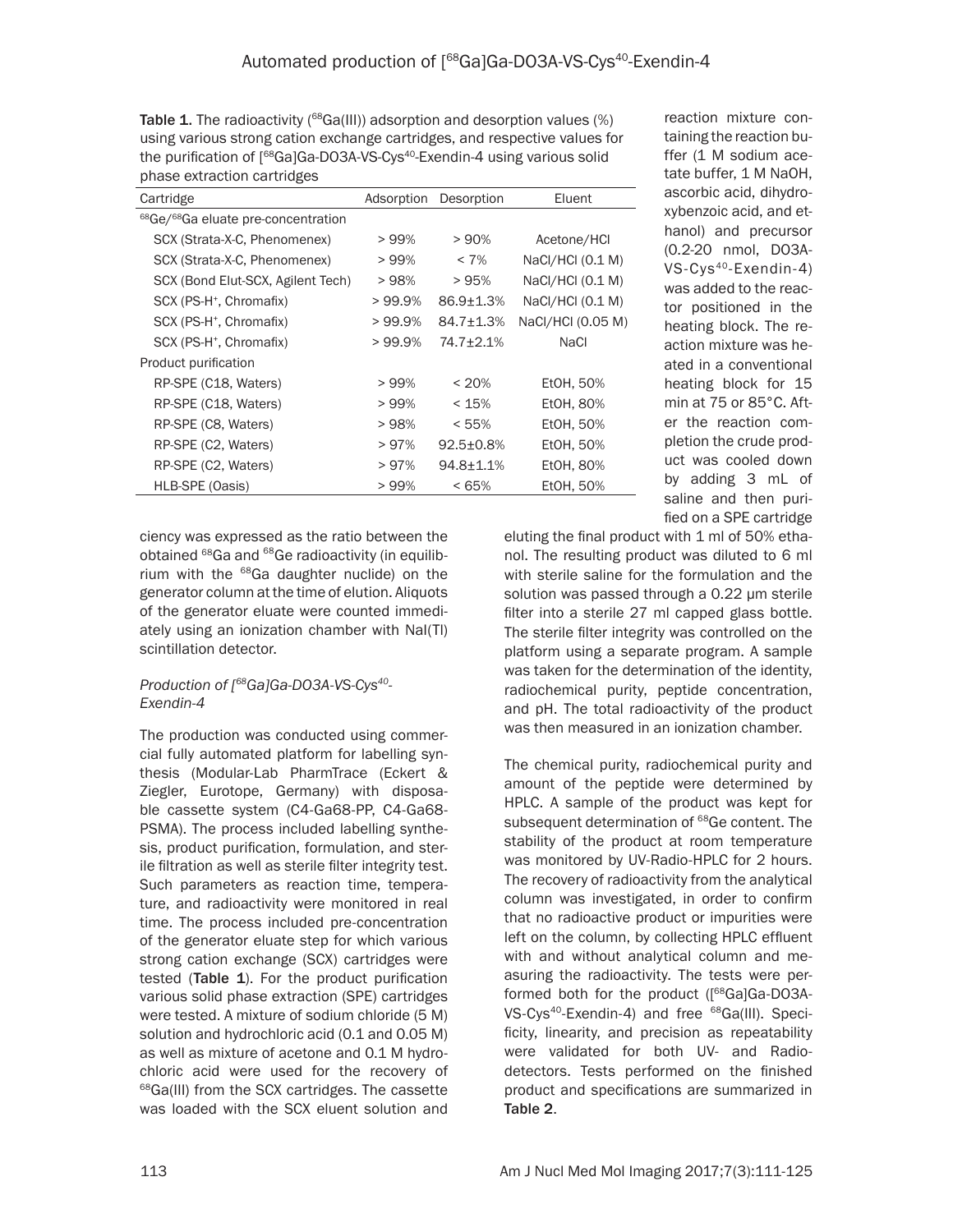| Test                          | Acceptance criteria                            | [ <sup>68</sup> Ga]Ga-DO3A-VS-Cys <sup>40</sup> -<br>Exendin-4 |  |
|-------------------------------|------------------------------------------------|----------------------------------------------------------------|--|
| Radiochemical purity          | > 90%; no unknown impurity corresponds to > 5% | $96.9 + 0.6**$                                                 |  |
| pH                            | $4 - 8.5$                                      | 6.0                                                            |  |
| Radioactivity concentration   | 5-100 MBg/ml                                   | $73.6 \pm 1.4$                                                 |  |
| Radioactivity                 | 50-500 MBg                                     | $444+9$                                                        |  |
| Volume                        | $2 - 10$ ml                                    | $6.039 \pm 0.013$                                              |  |
| Color                         | colorless                                      | colorless                                                      |  |
| Specific radioactivity        | 1-150 MBg/nmol                                 | $53+10$                                                        |  |
| Radionuclidic purity          | >99.9%                                         | 99.99999+0.000006                                              |  |
| <sup>68</sup> Ge breakthrough | < 0.001%                                       | 0.000014±0.000006                                              |  |
| <b>Stability</b>              | $RCP***$ > 91% within 120 min                  | $96.8 \pm 0.5$                                                 |  |
| EtOH content                  | < 10%                                          | $5.44 \pm 0.12$                                                |  |

|  |  |  |  | Table 2. Summary of the product specifications and results* |  |  |
|--|--|--|--|-------------------------------------------------------------|--|--|
|--|--|--|--|-------------------------------------------------------------|--|--|

\*The results are presented as mean ± SD (*n* = 3-5). \*\*The radiochemical purity considers the combined values for the intact and oxidized products, where  $5.5\pm0.8\%$  corresponded to the oxidized product. \*\*\*RCP: radiochemical purity.



Figure 1. Schematic presentation of the labelling reaction for the production of [<sup>68</sup>Ga]Ga-DO3A-VS-Cys<sup>40</sup>-Exendin-4, where buffer stands for the mixture of acetate buffer, dihydroxybenzoic acid, ascorbic acid, and ethanol. Exendin-4: HGEGTFTSDLSKQMEEEAVRLFIEWLKNGGPSSGAPPPS.

#### **Results**

#### *Generator qualification*

The qualification of the <sup>68</sup>Ge/<sup>68</sup>Ga generator was conducted to control appearance, elution efficiency, and <sup>68</sup>Ge breakthrough as well as performing labelling synthesis of a validated tracer. The appearance of the eluate was colorless and clear. The elution efficiency was estimated at the time of secular equilibrium as percentage of the eluted radioactivity of the total radioactivity expected theoretically with decay correction for <sup>68</sup>Ge, and it corresponded to

75±5%. The <sup>68</sup>Ge breakthrough was determined by measuring the radioactivity of the <sup>68</sup>Ga eluate directly and 48 hours after elution resulting in < 0.00007%.

## *Production of [68Ga]Ga-DO3A-VS-Cys40-Exendin-4*

The fully automated production of [<sup>68</sup>Ga]Ga-DO3A-VS-Cys<sup>40</sup>-Exendin-4 (Figure 1) was conducted on a commercial labelling synthesis platform, Modular-Lab PharmTrace, according to the flow chart presented in Figure 2. The distribution of the radioactivity in the cassette for the optimised production is presented in Figure 3. The rest of

the radioactivity associated with the cassette manifold was calculated as the difference between the measured components and the initially expected total amount of the radioactivity entering the cassette from the <sup>68</sup>Ge/<sup>68</sup>Ga generator. The low standard deviation of the radioactivity distribution in the cassette elements indicated high reproducibility of the production process.

The developed method was GMP-compliant, reliable and reproducible. The parameters such as time, temperature, buffer content (pH) and precursor concentration were optimised. The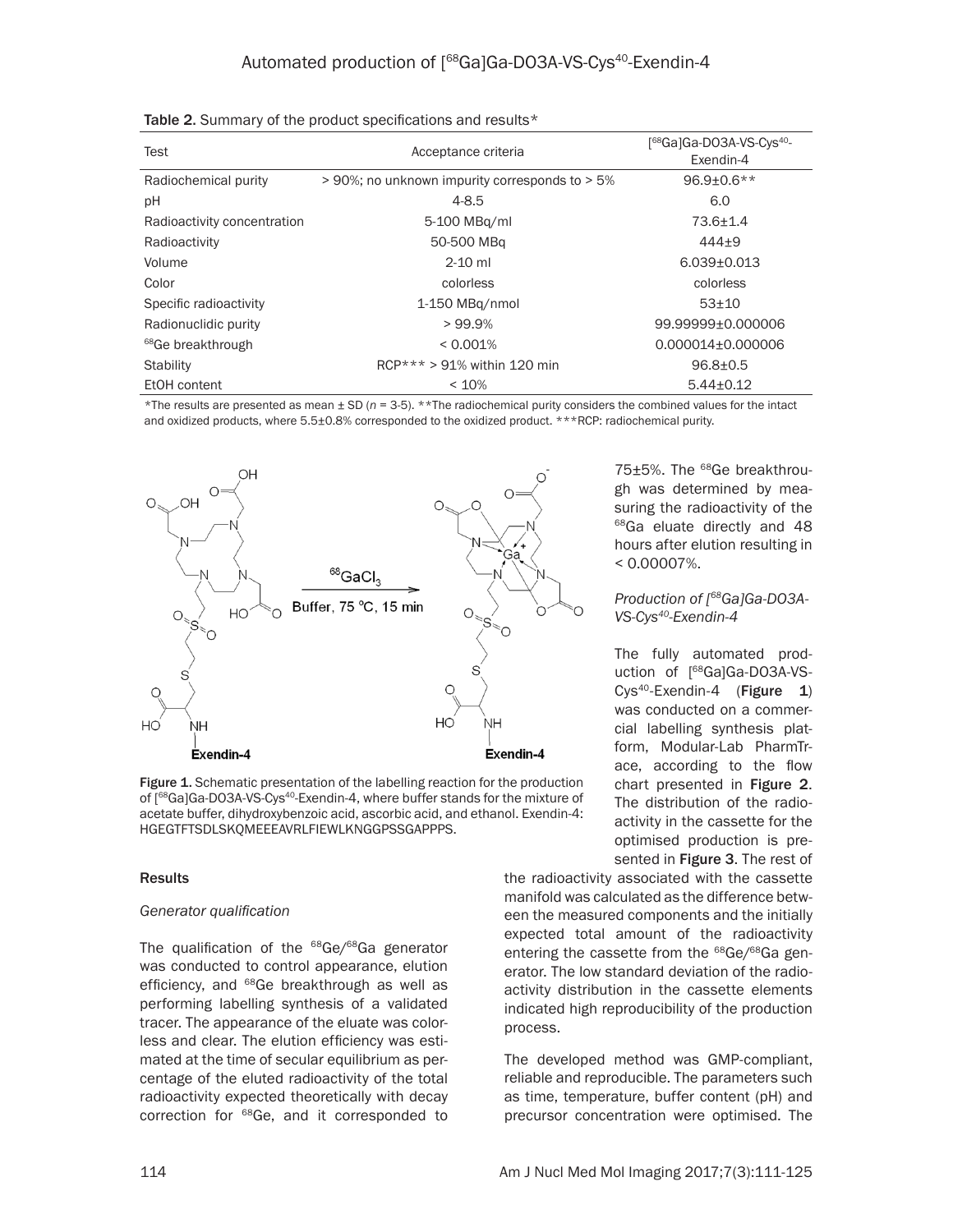

Figure 3. Distribution of the radioactivity on the cassette presented as fraction (%) of the total radioactivity entering cassette from the generator. Data are presented as mean ± SD (*n* = 5).

<sup>68</sup>Ga pre-concentration step was investigated using various SCX cartridges and controlling necessity of the pre-conditioning of the cartridges as well as optimising adsorption and desorption of <sup>68</sup>Ga using various eluent hydrochloric acid concentrations (Table 1). Ethanol, ascorbic acid, and dihydroxybenzoic acid were

tested as radical scavengers in order to supress formation of the oxidized product. The concentration of the acetate buffer was optimised in order to provide favourable and robust pH. Product purification step was optimized testing various SPE cartridges (Table 1). The product was diluted up to 6 ml on the formulation step so that the final ethanol concentration would be < 10%. The radioactivity incorporation (RAI) and formation of the oxidized product were investigated at ambient temperature and 75-100°C and dependent on the time (5-15 min). The RAI did not exceed 10% at ambient temperature within 30 min. The optimal condition was determined as 75°C for 15 min. The concentration of acetate buffer was investigated in the range of 0.1-1 M with the highest radiochemical yield and robust production obtained at 0.3 M.

The original SCX cartridge (Strata-X-C, Phenomenex) provided with the cassette was dedicated for the elution with acetone/HCl mixture and showed high recovery of > 90% (Table 1), however [68Ga]Ga-DO3A-VS-Cys<sup>40</sup>-Exendin-4 radiochemical yield was found suboptimal (< 10%). The eluent was substituted with NaCl/HCl solution, however recovery of <sup>68</sup>Ga dropped considerably (Table 1). Another SCX cartridge (Bond Elut-SCX, Agilent Technologies) demon-

strated high recovery (> 95%) in combination with NaCl/HCl eluent however the radiochemical yield was very poor (< 5%). Another commercial SCX cartridge (PS-H<sup>+</sup>) was tested and demonstrated acceptable recovery results (86.9± 1.3%) and the subsequent radiolabelling reaction also worked well. Moreover, the cartridge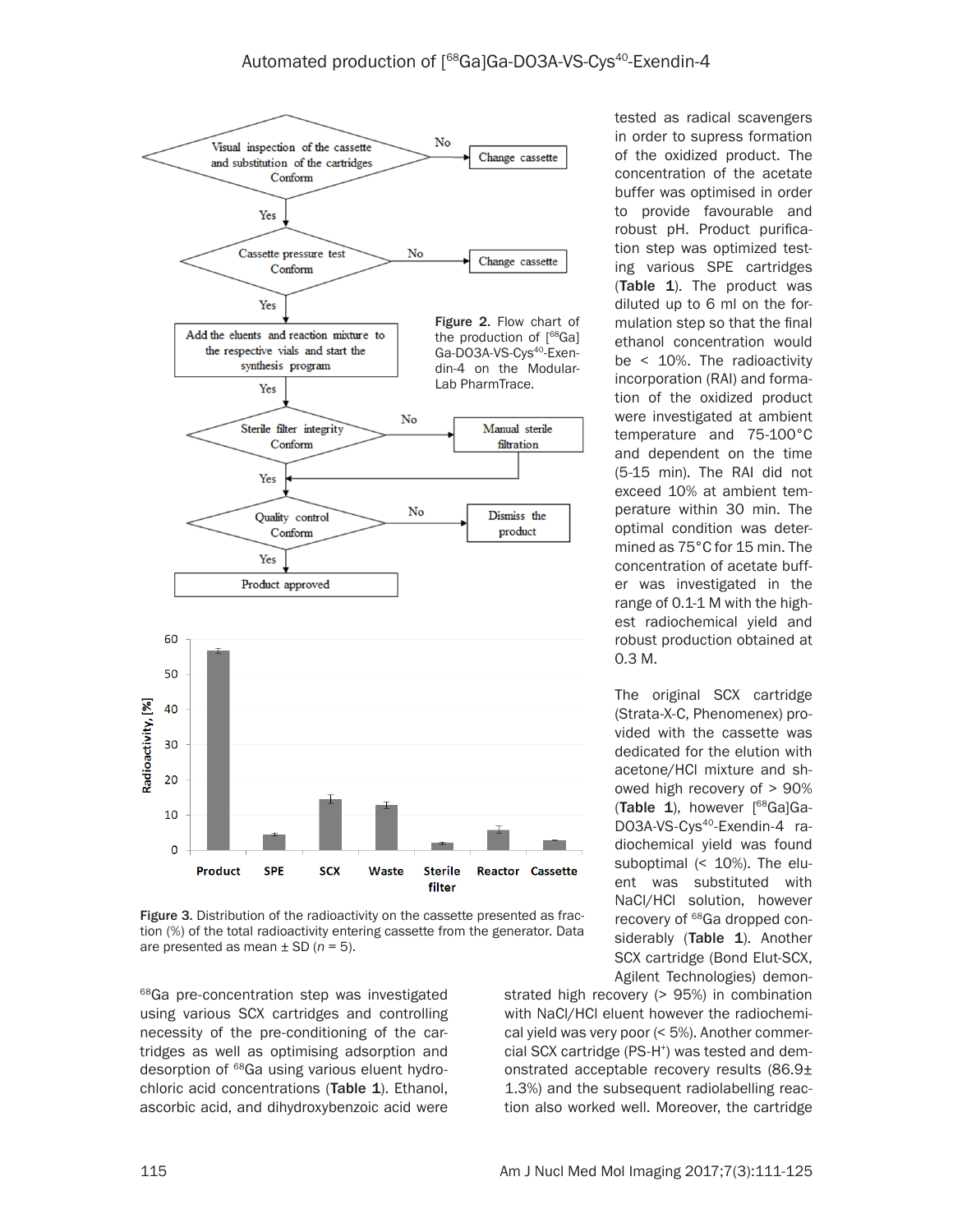

Figure 4. The kinetics of the radioactivity incorporation was studied for various concentrations of the precursor at  $75^{\circ}$ C: 2  $\mu$ M ( $\triangle$ ); 3  $\mu$ M ( $\times$ ); 5  $\mu$ M ( $\bullet$ ). Independent on the concentration of the precursor the radioactivity incorporation (RAI) approached the plateau after 15 min of the heating. RAI is presented as a sum of the radio-HPLC signals corresponding to the intact and oxidized products. With the heating time the fraction of the oxidized product increased ( $\leftrightarrow$ ; 5 µM). The data is presented as mean  $\pm$  SD ( $n = 3$ ).



Figure 5. Bar graph presenting fractions of non-incorporated <sup>68</sup>Ga(III) (blue), oxidized product (orange), and intact product (grey) dependent on the presence of radical scavengers (using 5 µM precursor): 1-without radical scavengers; 2-with EtOH; 3-with EtOH and ascorbic acid; 4-with EtOH and dihydroxybenzoic acid; 5-with EtOH, dihydroxybenzoic acid, and ascorbic acid. The data is presented as average of triplicate experiments.

did not require pre-conditioning. The adsorption and desorption of <sup>68</sup>Ga was comparable for the cases with and without cartridge pre-conditioning resulting, respectively in over 99.9% of adsorption for both cases and 84±3% for desorption from the equilibrated cartridge and 84.7±1.3% for desorption from the non-equilibrated cartridge. The elution from the SCX cartridge was conducted using two concentrations

of hydrochloric acid (0.05 M and 0.1 M) in sodium chloride solution (5 M), and demonstrated very similar results in terms of radioactivity recovery (Table 1), while the product radioactivity incorporation was < 70% and 87±3.2%, respectively for the eluent with 0.1 M and 0.05 M hydrochloric acid.

Various SPE cartridges for the purification of the crude product were tested (Table 1). The cassette dedicated SPE-C18 cartridge demonstrated poor recovery (< 20%) irrespectively of the strength of ethanol eluent. The substitution with SPE-C8 or SPE-HLB cartridge improved the recovery up to, respectively 55% and 65%, and further on the use of SPE-C2 cartridge resulted in the best recovery of 92.5±0.8%.

The radioactivity incorporation (RAI) was studied as a function of time and precursor concentration (Figure 4). The optimal value corresponded to 85±1% with rather low relative standard deviation of 1.14% indicating high repeatability. The radiochemical purity was 96.9±0.6% including 5.5±0.8% of the oxidized product. The product was stable at ambient temperature for at least 2 h with radiochemical purity of 96.8±0.5%. Specific radioactivity determined by the ratio of the radioactivity measured in an ionization chamber and the total amount

of the peptide determined by UV-HPLC was 53±10 MBq/nmol.

The suppression of the oxidative radiolysis and formation of the oxidized product was achieved using such radical scavengers as ethanol, ascorbic acid and dihydroxybenzoic acid (Figures 5 and 6). Ethanol alone decreased the content of the oxidized product from 25% to 10%, and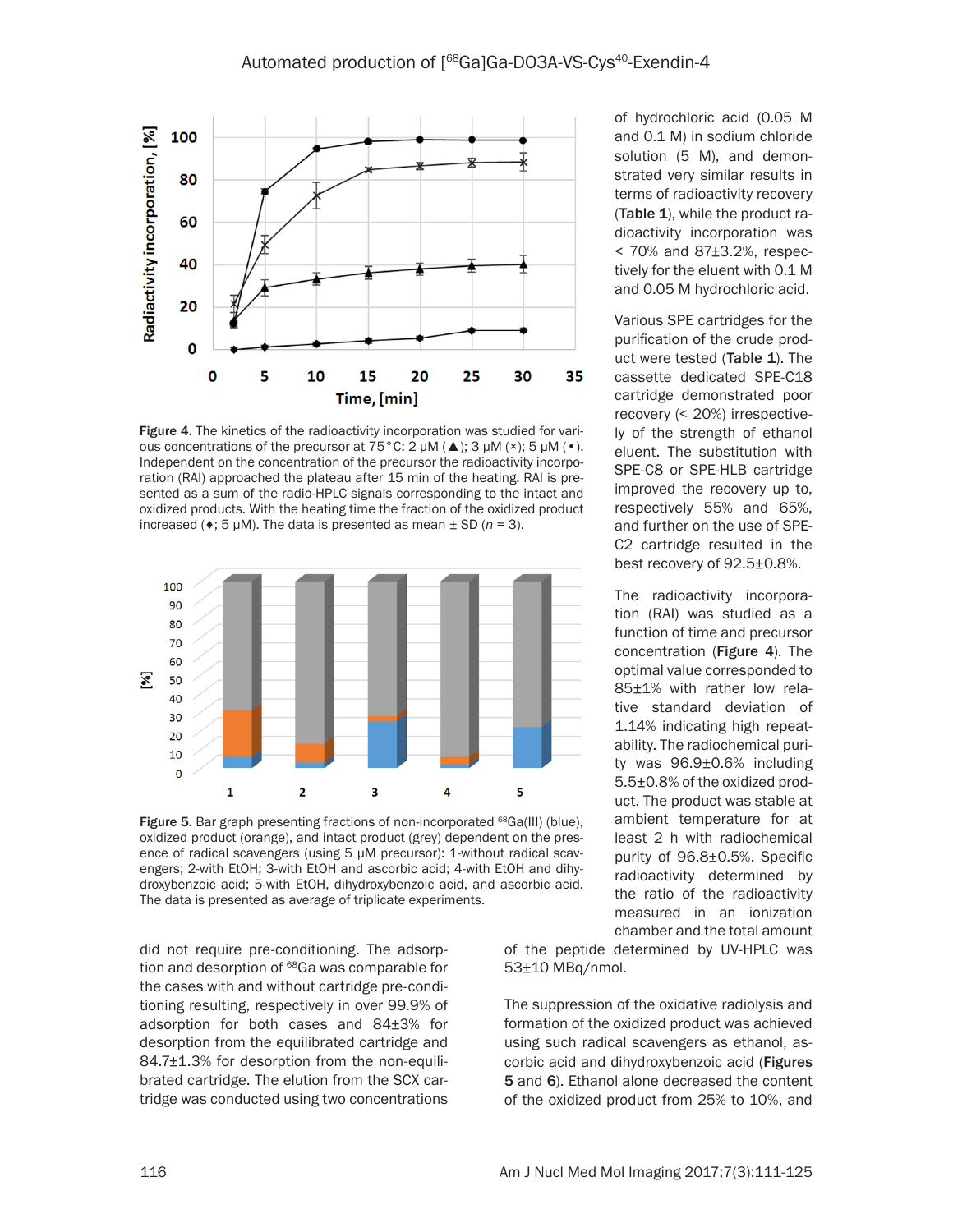

Figure 6. Radio-chromatograms of the crude products demonstrating influence of the scavengers on the formation of the oxidized  $(t_0 = 2.6 \text{ min}; 2)$ and intact ( $t<sub>R</sub> = 6.1$  min; 3) products, and RAI. Upper panel: the combination of EtOH and dihydroxybenzoic acid; lower panel: the combination of EtOH, dihydroxybenzoic acid and ascorbic acid. The front radiosignal corresponds to non-incorporated <sup>68</sup>Ga(III) (1).

the further addition of ascorbic acid decreased it further to 3%. The further increase of the concentration of the radical scavengers reduced further the formation of the oxidized product, but impaired reaction efficiency and radioactivity incorporation (Figures 5 and 6). The final optimization resulted in the use of the mixture of all three components with 5.5±0.8% of the oxidized product.

The final product [68Ga]Ga-DO3A-VS-Cys<sup>40</sup>-Exendin-4 was passed through a 0.22 µm sterile filter disk in-line and obtained in a solution of sterile saline and ethanol (5.44±0.12%) in a total volume of 6.04±0.01 ml (relative standard deviation (RSD): 0.2%) with pH of 6. The sterile filter integrity test was conducted automatically using another program sequence. The content of the peptide in the formulated product was determined by UV-HPLC using calibration plots. A sample of the product was kept for subsequent determination of <sup>68</sup>Ge content and resulted in less than 0.00002%. Tests performed on the finished product, specifications and results are summarized in Table 2.

#### *Quality control*

The chemical purity, radiochemical purity and amount of the peptide were determined by UV-Radio-HPLC. The HPLC method was validated with respect to specificity, linearity, precision, repeatability with respect to both UV- and Radiodetectors, as well as radioactivity recovery from the HPLC column. The calibration of the UV-signal was conducted in order to enable accurate determination of the peptide content in the final product, and it resulted in high Pearson correlation coefficient  $(R<sup>2</sup>)$  of  $>$ 0.995. The range of the peptide concentration for the calibration corresponded to that expected for the product concentration. The HPLC method was developed to assure a baseline separation between the oxidized and non-oxidized products and demonstrated

high specificity. The investigation of the detection limit demonstrated broad margin for the accurate detection of both UV- and radio-signals. The recovery of radioactivity from the HPLC column was found over 99% assuring adequate interpretation of the analysis results. Both HPLC methods (Materials and Methods) differing in the mobile phase and gradient demonstrated reproducible results and confirmed the identity of the product.

#### Discussion

#### *Automation of labelling synthesis*

The preclinical and clinical performance of [<sup>68</sup>Ga]Ga-DO3A-VS-Cys<sup>40</sup>-Exendin-4 have been studied in our laboratory and the preparation of the tracer was accomplished manually [1, 20-24]. However, the manual preparation in larger scale would cause high radiation dose to the radiochemist and would be unacceptable from the radiation safety point of view. The automated synthesis reduces radiation exposure to the operator, improves robustness of the production, and provides on-line documen-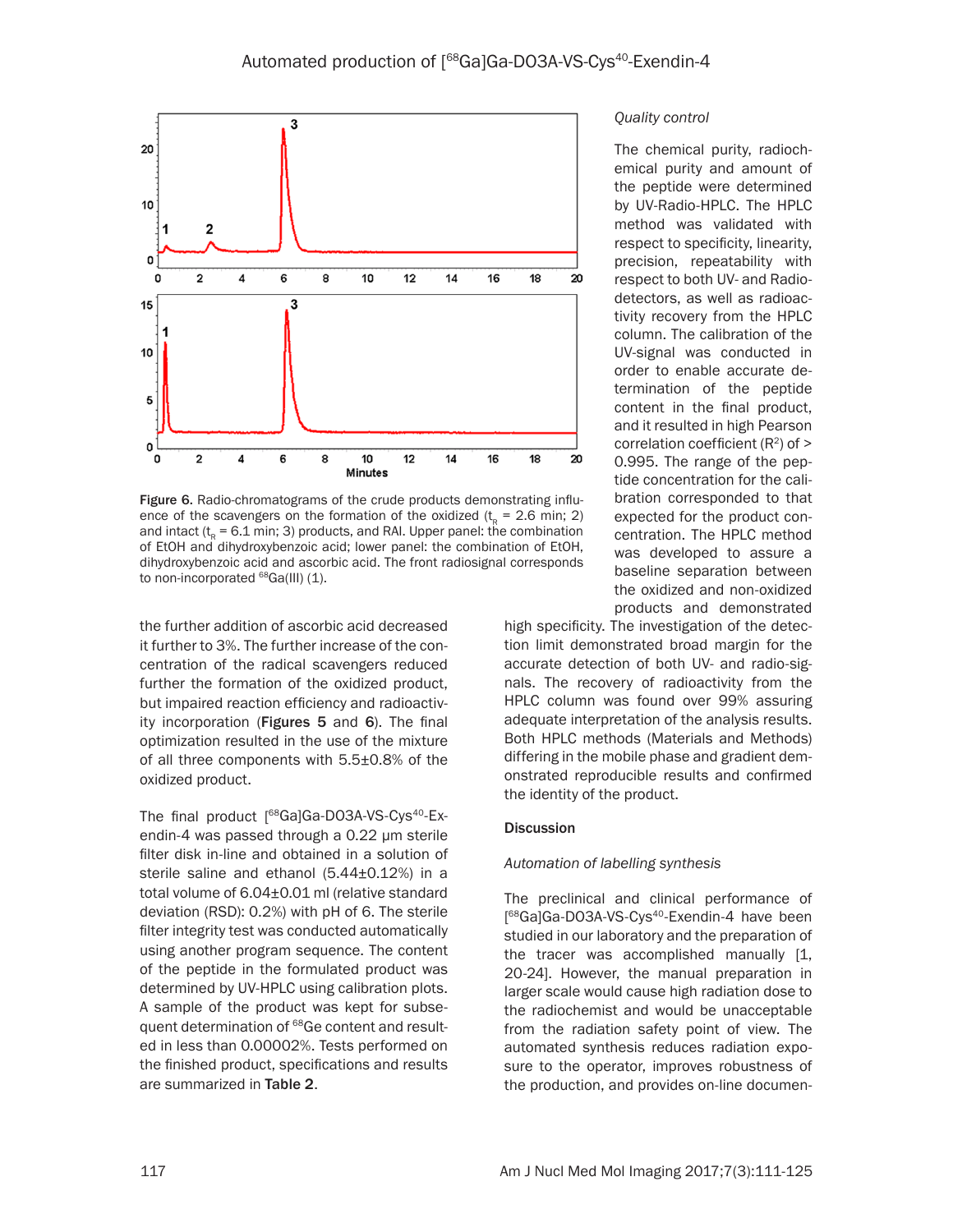

Figure 7. Visualization of primary pancreatic insulinoma (A, white arrow) and hepatic metastasis in the same individual (B, white arrow). The kidneys are indicated by red arrows. The images are normalized to SUV = 10 according to the color bar.

tation of the manufacturing process thus improving GMP compliance which has outmost importance in the clinical environment involving patient examinations. In addition, the automated production of the radiopharmaceutical would improve standardization and harmonization of multicenter clinical trials and accelerate regulatory approvals for the routine clinical use [16].

Commercially available synthesis platforms are based on either stationary tubing system or disposable cassettes [25, 26]. The latter are more preferable in routine clinical setup since they exclude the risk of cross-contamination, allow high frequency of the synthesis, and improve reproducibility. Modular-Lab PharmTrace platform (Eckert & Ziegler, Eurotope, Germany) meets the above mentioned requirements and also allows for the most common labelling methods involving either fractionation or preconcentration of the generator eluate.

The translation of the manual preparation procedure to the automated one is not straightforward and it results in the loss of the flexibility of the former. The automated process is continuous and cannot be interrupted for the adjustments of the conditions, e.g. pH. Moreover, the liquid transport on the system requires larger volumes; the losses of the peptide are larger due to the liquid transport through the tubing and manifold network; all chemicals and reagents including precursors have to be mixed prior to the synthesis and loaded onto the cassette thus exposing the peptide directly to the hydrochloric acid carrying <sup>68</sup>Ga. There is less flexibility in the liquid flow rate and thus less possibility to adjust desorption from SCX and SPE cartridges. These factors should be taken into consideration while developing an automated version of a labelling synthesis procedure. The key parameters and aspects that have to be addressed are acidity of the reaction mixture, performance of the strong cation/ anion exchange and solid phase extraction cartridges, reaction time and temperature, precursor peptide concentration used for the reaction, radiochemical yield, radiochemical purity as well as repeatability, reproducibility and robustness of the process. These parameters were studied performing semi-automated experiments closely resembling conditions of the fully automated process as well as optimizing fully automated process.

#### *Concentration of peptide precursor and specific radioactivity*

Exendin-4 analogues are potent incretin-mimetics and induce insulin secretion in response to rising blood glucose already at low exposure. Serious adverse effects like hypoglycemia are rare as Exendin-4 acts in a glucose-dependent manner. However, Exendin-4 also has intestinal and centrally mediated pharmacology, and may induce dose-limiting nausea and vomiting, which may compromise patient compliance to the PET scanning protocol [27]. The incidence and severity of these adverse effects seem to be inversely correlated to the duration of Exendin-4 treatment. Thus it is of importance to control the amount of the administered peptide, especially in the case of acute intravenous injection without prior treatment with Exendin-4. The Exendin-4 based medication, Byetta, is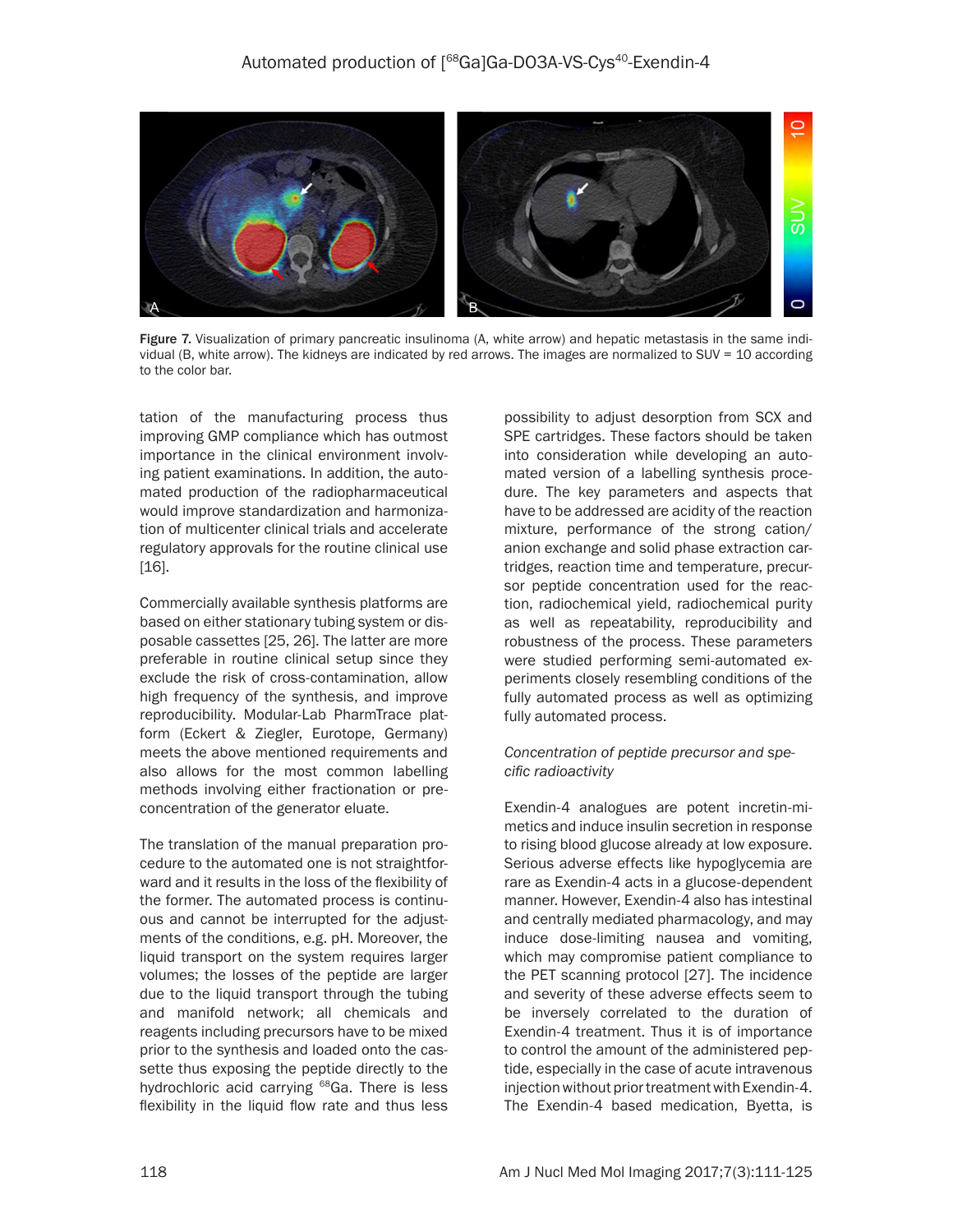injected subcutaneously with dose of 10 µg, and thus clinical studies conducted using various radiolabelled Exendin-4 analogues limited the dose of the intravenous administration to 10 µg [1-5, 8, 12, 17]. The low peptide amount requires respective sufficiently high specific radioactivity of the imaging agent, wherein effective specific radioactivity (SRA) is determined as a ratio of the radioactivity in MBq and amount of the peptide in the final product associated with the measured radioactivity. There are several interplaying aspects that should be taken into consideration. The SRA should be sufficiently high in order to allow statistically viable counts for adequate signal registration while reducing the amount of the administered peptide. On the other hand, the amount of the peptide should be sufficiently high in order to allow reasonable radiochemical yield and reliable determination of the peptide concentration in the final product. SRA is a function of precursor amount, production process duration, and radioactivity incorporation magnitude. These parameters were thoroughly investigated in order to optimize the production process and outcome.

The method presented herein is a compromise that on one hand allows robust production and on the other hand sufficiently high SRA that limits the amount of the administered peptide to less than 10 µg. The formulation of the product allowed adequate dilution to reduce the EtOH concentration to less than 10% while keeping the peptide concentration sufficiently high for the accurate UV-HPLC determination of the peptide content in the product and control over the injected peptide amount. It should also be mentioned that the amount of the injected peptide influences the biodistribution pattern [28- 30] and consequently the determination of the injected peptide amount might be crucial for the adequate interpretation of imaging results.

As mentioned above, SRA should assure statistically sufficient number of counts required for high quality images and accurate quantification. In this context it is worth mentioning that the scanner technology is developing and the modern scanners that are equipped with digital detectors allow higher sensitivity and thus administration of rather low radioactivity amount. Administration of 0.17 µg/kg [<sup>68</sup>Ga]Ga-DO3A-VS-Cys<sup>40</sup>-Exendin-4 yields strong accumulation in primary pancreatic insulinoma and hepatic metastasis in excess of SUV  $> 9$  ( $> 0.008\%$ ID/g, lesion-to-pancreas background ratio > 5.4) and SUV > 6 (> 0.006% ID/g, lesion-to-liver background ratio > 16.7) respectively (Figure 7) [1].

Technological advances as described above in combination with the favorable organ distribution of [<sup>68</sup>Ga]Ga-DO3A-VS-Cys<sup>40</sup>-Exendin-4 may allow as little as 30-50 MBq for an examination which would correspond to less than 10 µg (< 0.05 µg/kg for an individual of 75 kg) of total injected peptide dose considering SRA of 53±10 MBq/nmol. Previous experience with [<sup>68</sup>Ga]Ga-DO3A-VS-Cys<sup>40</sup>-Exendin-4 dose escalation imaging studies in cynomolgus monkeys indicate that intravenous administration below or in the range of 0.05 µg/kg [23] induces an exposure consistent with the tracer concept (minimal GLP-1R occupancy induced by the radiolabeled substance itself) likely providing optimal lesion-to-background ratios. This would provide broad margin for safety in terms of adverse effects given the high potency of Exendin-4, while likely improving the diagnostic value of the examination.

The robustness of the production process depends on the concentration of the peptide used for the labelling reaction. It was demonstrated by investigating the radioactivity incorporation (RAI) as function of the precursor concentration wherein the relative standard deviation for the lowest and highest peptide concentration was respectively 25% (1 μM) and 0.2% (5 μM). Thus the higher amount of peptide provided higher reproducibility and robustness while allowing acceptable SRA. The increase of the precursor concentration to 5 μM improved the RAI up to over 99%, however the maximum concentration that could be used in order to allow injectable amount was limited to 3 μM. The loss of the peptide on the plastic surfaces of vials, syringes and cassette resulted in less than initially introduced amount of the peptide actually entering the reaction thus the determination of the final peptide concentration in the product was crucial for the quality control.

It is worth mentioning that SRA should not be too high either, otherwise the too low amount of peptide in vivo might be consumed by non-specific binding, circulation and excretion resulting in increased background tissue uptake, lower target uptake, and poorer image contrast [28,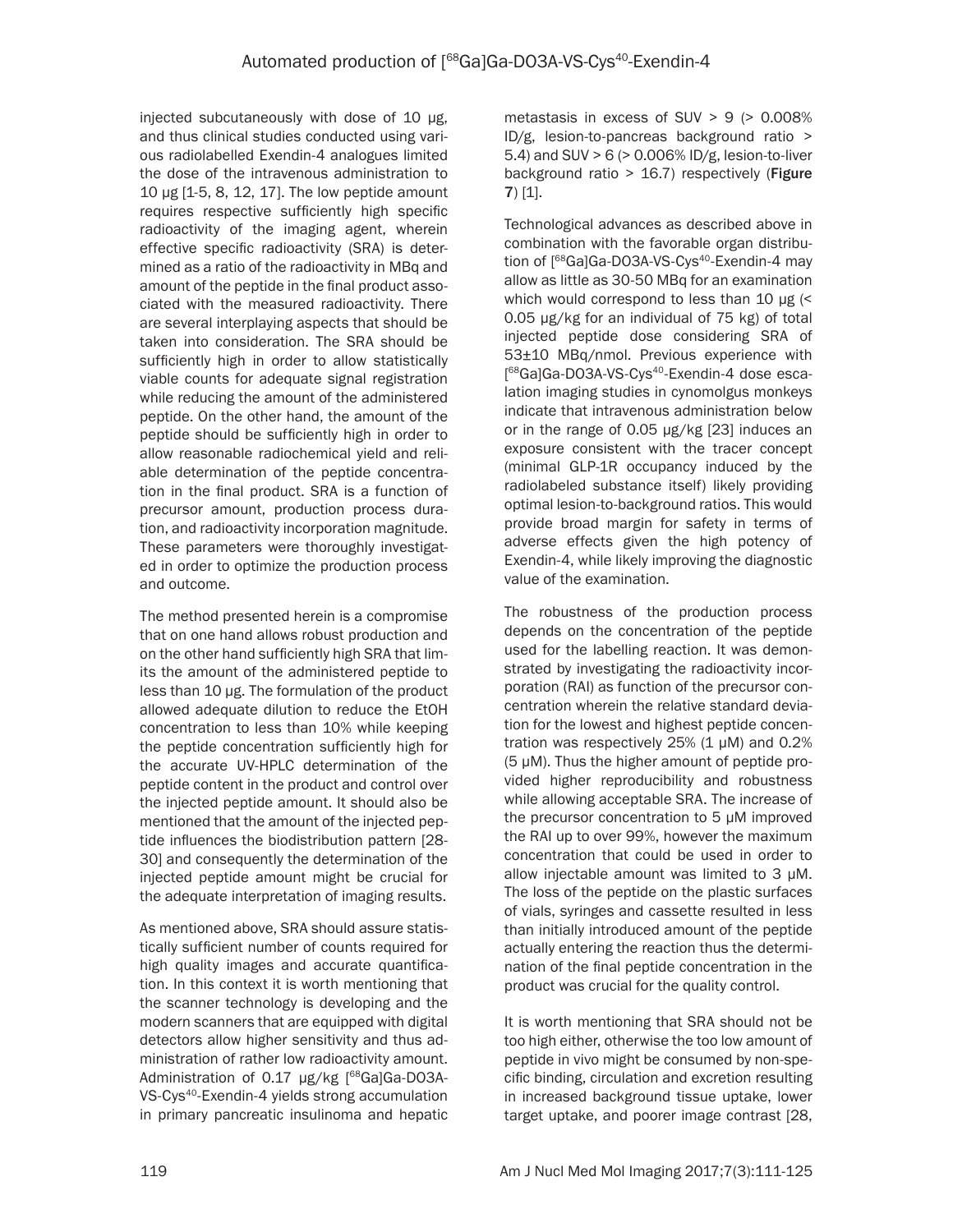30]. In cases when the higher amount of Exendin-4 analogue ( $\geq 10 \text{ µg}$ ) has to be injected due to radiopharmaceutical production constraints or unfavorable biodistibution pattern, the episodes of severe hypoglycemia can be prevented by continuous infusion of glucose [18].

# *Radiolytic oxidation and formation of oxidized product*

Exendin-4 contains methionine and tryptophan amino acid residues that are sensitive to radiolytic oxidation especially under labelling conditions using high amount of radioactivity making the production of radiolabeled analogues with high purity rather challenging. The formation of oxidized by-product compromising the purity of the radiopharmaceutical may occur. The change in biological activity, in particular receptor binding affinity upon the oxidation can be expected, nevertheless in case of exendin-4 analogues it has been demonstrated that the oxidized product maintains binding capability though to somewhat lesser extent as compared to the intact counterpart [31]. In the best case scenario, a single radiochemical entity is preferred. However, the comparable binding capacity would allow the calculation of the radiochemical purity as a sum of the two components. Nevertheless, attempts to decrease the formation of the oxidized product must be conducted until the options are exhausted.

The content of the oxidized product was found to be 25±7% when performing the labelling reaction in the absence of radical scavengers (Figure 5), and it increased with the time during the storage at room temperature. The suppression of the radiolytic oxidation can be achieved by the addition of radical scavengers such as ethanol, ascorbic acid, dihydroxybenzoic acid, thiols, human serum albumin, and HEPES [32, 33]. In the case of an affibody molecule, [<sup>68</sup>Ga] Ga-ABY-025, which is a 7 kDa peptide, the radiolysis was fully suppressed by addition of only ethanol [30]. However, in case of DO3A-VS-Cys40-Exendin-4 addition of 10% (volume of the reaction mixture) of ethanol reduced the content of the oxidized product down to  $10\pm3\%$ (Figure 5). In the absence of the radical scavengers the fraction of the oxidized product increased within 2 h from 25% to 66%, while the use of ethanol solely kept the formation of

the oxidized product under 15% for at least 2 hours. The mixture of ethanol and ascorbic acid (16 mM) further reduced the content of the oxidized product to  $3\pm 1$ %, however the RAI was also reduced by 23%. The combination of dihydroxybenzoic acid and ethanol reduced the fraction of the oxidized product to  $4\pm1\%$  while maintaining similar RAI. Thus the addition of dihydroxybenzoic acid did not decrease the RAI as compared to the ethanol while the formation of the oxidized product was below 5%. None of the radical scavengers alone supressed the formation of the oxidized product fully. The combination of ethanol, ascorbic acid, and dihydroxybenzoic acid (3.5 mM) with further increased concentration eliminated completely the formation of the oxidized product, but impaired reaction efficiency and RAI (Figures 5 and 6). The drop of RAI would in turn result in decrease of SRA by 22-43%. Thus the optimal balance must be found between the fraction of the oxidized product and RAI. In this study, it was preferred to allow 5.5±0.8% of the oxidized product while maintaining relatively high RAI of around 90%. The optimised method used the combination of ethanol, and lower concentration of dihydroxybenzoic acid and ascorbic acid. It should also be mentioned that ascorbic acid should be prepared freshly since it is easily oxidized in the presence of oxygen and might cause poor reproducibility of the labelling outcome.

In addition, the kinetic study demonstrated that the RAI increased with the heating duration, however after 15 min the fraction of oxidized product was also increasing, thus the 15 min heating limit was chosen allowing balance between the formation of the oxidized product and RAI (Figure 4). Elevation of the heating temperature increased formation of the oxidized product to 50%. The fraction of the oxidized product also increased upon the reduction of the precursor concentration used for the labelling synthesis.

Exendin-4 analogues must be stored preferably in powder form and kept under -20°C after dissolving. To our experience storing the solution at 4°C did not prevent the oxidation as we observed formation of 3-5% of the oxidized product even in the presence of high concentration of scavengers most probably indicating the presence of the oxidized component already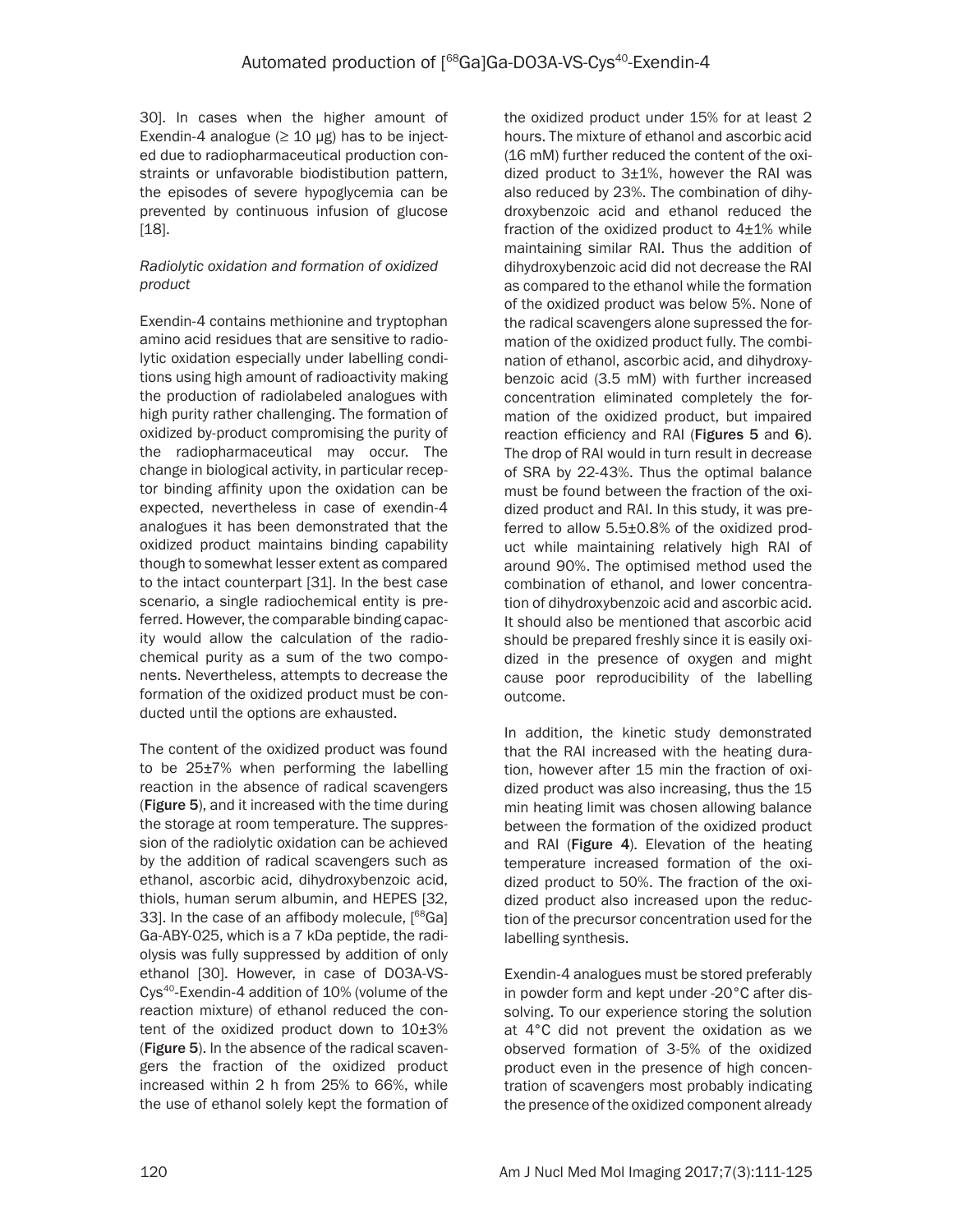in the precursor solution, and consequently the complete elimination of the oxidized product might be difficult to achieve. Another solution has been suggested by introducing an isosteric analogue, namely norleucine amino acid residue instead of methionine [31, 34, 35]. Substitution of methionine with norleucine improved the chemical quality of the agent while maintaining the biological activity and even improving the binding capability [31, 34, 35]. Such analogue, [Nle<sup>14</sup>, Lys<sup>40</sup>(Ahx-DOTA-<sup>68</sup>Ga) NH<sub>2</sub> lexendin-4, was successfully used in a clinical study [6]. Exendin-4 also contains tryptophan which is also prone to the oxidation [36], however the corresponding by-products have not been investigated and given the fact that after the substitution of the methionine with norleucine the labelling resulted in a single product it is plausible that the oxidation of tryptophan under those conditions did not occur.

## *Reagents and cassette components*

Although HEPES buffer is more favorable at low peptide precursor concentration [37], acetate buffer was preferred in order to reduce the validation burden, expenses and resources that would be additionally consumed, in particular on the development of the quality control and estimation of HEPES quantity required by European Pharmacopeia monograph [19]. Unfortunately, the semi-quantitative method suggested in the monograph presents large variability dependent on the operator and a more accurate HPLC method suggested by [38] presents insufficient sensitivity with regard to HEPES concentration in the final product. The use of commercially available buffers and solutions in this study excluded operator error during the preparation and contributed to the robustness of the production process. The concentration of the acetate buffer was optimized in order to avoid excess buffer that might compete with DOTA if used in excess [37] on one hand and on the other hand to assure right and stable pH as well as utilize the stabilizing function of the acetate and exclude <sup>68</sup>Ga precipitation and colloid formation [32]. The optimized concentration in the reaction mixture was 0.3 M.

Several strong cation exchange cartridges (SCX) based either on poly(styrene-divinylbenzene) resin functionalized with sulfone groups and H<sup>+</sup> counter ion or silica functionalized with benzene sulfonic acid were tested. They all demonstrated high adsorption of <sup>68</sup>Ga(III), however desorption and subsequent reaction efficiency varied considerably (Table 1). The application of SCX cartridge (Strata-X-C, Phenomenex) used in combination with acetone eluent (cassette: C4-Ga68-PP), resulted in RAI of < 35% and formation of by-products. Assuming the possible negative influence of the acetone eluent, the same SCX cartridges was tested with NaCl/HCl eluent, however the desorption of <sup>68</sup>Ga(III) dropped considerably. The combination of SCX cartridge (Bond Elut-SCX, Agilent Tech) dedicated for the preconcentration using NaCl/HCl eluent (cassette: C4-Ga68-PSMA) demonstrated excellent adsorption and desorption characteristics, however RAI was negligible. The substitution of the cassette dedicated SCX cartridge with commercially available one (PS-H+ , Chromafix) used in combination with NaCl/HCl eluent demonstrated excellent adsorption, acceptable desorption (Table 1) and RAI results. In addition, no equilibration of SCX cartridge (PS-H+ , Chromafix) was required prior to use thus saving time and resources. However, it resulted in higher acidity of the reconstituted <sup>68</sup>Ga solution which was easily compensated with higher acetate buffer concentration. It was also easy to mount the SCX cartridge (PS-H+ , Chromafix) onto the cassette due to the compact dimensions and construction with luer fitting and tip. Two concentrations of HCl (0.05 and 0.1 M) in the eluent (NaCl/HCl) were tested with the objective to create milder condition and it resulted in higher ratio between the intact and oxidized products. In order to improve the labelling conditions even further, 5 M NaCl solution without HCl was also tested, however it demonstrated lower <sup>68</sup>Ga recovery of 74.7±2.1% which would not be beneficial in terms of radiochemical yield which was reduced compared to the method using 0.05 M HCl content, respectively by 10% despite higher RAI.

The solid phase extraction cartridge (SPE)-C18 included in the commercial cassette for the purification of the final product caused very high peptide retention and poor recovery of only 20% resulting consequently in a poor radiochemical yield (RCY). In order to improve the latter, other SPE cartridges such as C-8, HLB, and tC2 were investigated (Table 1). The best results were shown by SPE-tC2 cartridge with recovery of 92.5±0.8%, thus improving the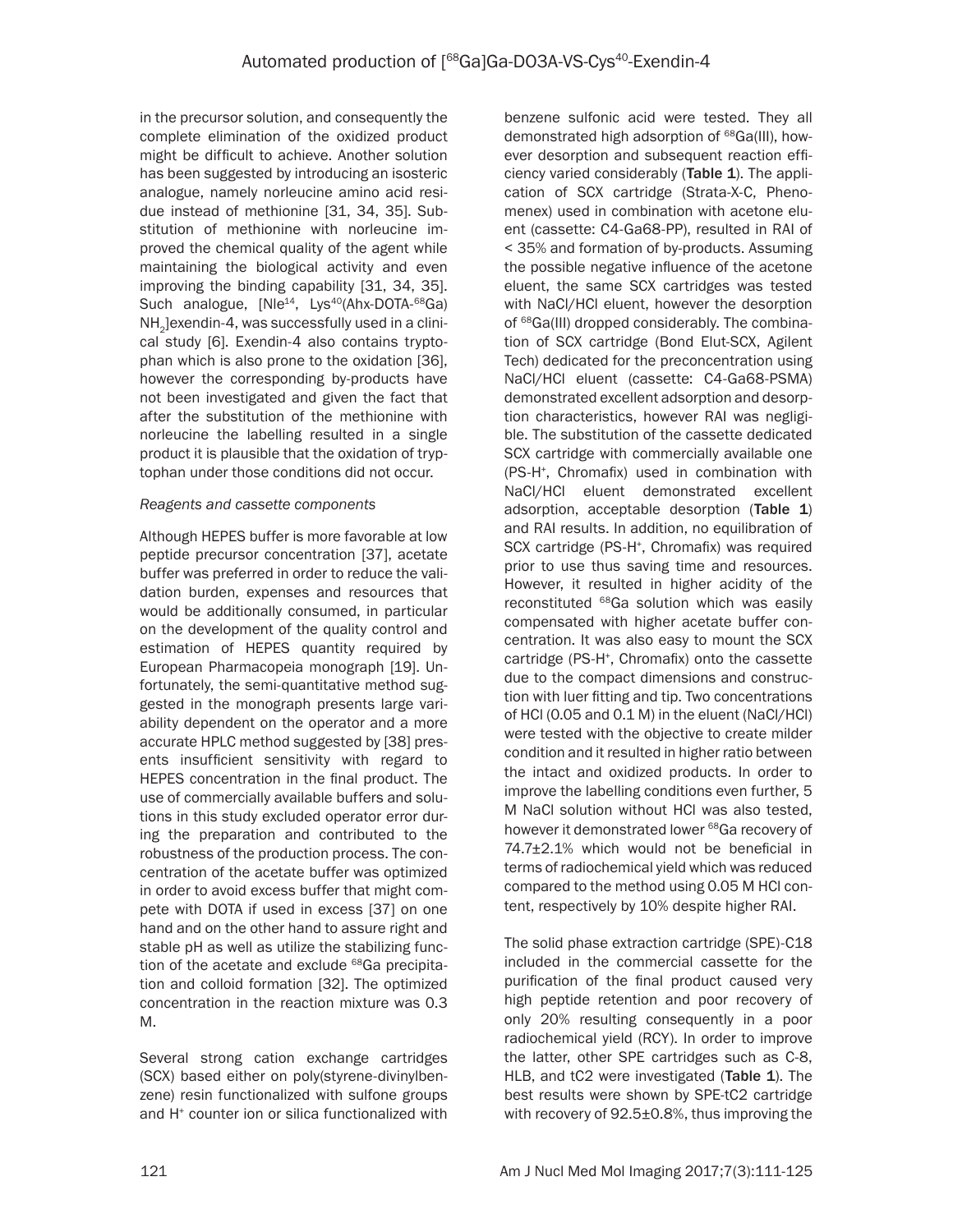non-decay corrected (NDC) RCY up to 43±2%. The strength of the ethanol eluent for the product recovery from SPE-tC2 cartridge was also investigated. The difference in product recovery was marginal with  $92.5\pm0.8\%$  and  $94.8\pm$ 1.1%, respectively for 50% and 80% ethanol aqua solution eluents. The use of 50% ethanol was found advantageous since it allowed the lowest possible formulation dilution and thus highest possible peptide concentration that permitted the accurate determination of the latter by UV-HPLC.

The heating temperature of 75°C was optimal when using glass reactor vial, while in case of a plastic vial the RAI was reduced by 3-5%. Taking into account the possible difference in heat transfer between the glass and plastic material the heating temperature was increased up to 85°C when using the plastic vial resulting in improved RAI of 85±1%.

The low relative standard deviation values with regard to the radioactivity distribution on the cassette, adsorption/desorption of SCX and SPE cartridges (Figure 3; Table 1), radiochemical yield, and radiochemical purity indicated high repeatability as well as reproducibility and robustness of Modular-Lab PharmTrace platform and the production process. The fraction of radioactivity remained on the cassette was small and most probably associated with the labelled product. The total loss of the peptide due to the transfer was estimated to 20-25%.

The relative standard deviation of the RCY was low indicating high repeatability of the production process however it should be taken into consideration that the labelling reaction remains very sensitive to various metal cation impurities especially at low peptide precursor concentration. The content of metal cation impurities may vary in used chemicals such as sodium chloride, hydrochloric acid, acetate buffer, ascorbic acid, dihydroxybenzoic acid as well as in the resin of strong cation exchange cartridges influencing the labelling efficiency variability. Thus it is recommended to prepare the solutions for certain number of productions and store them at -20°C in order to provide high reproducibility and avoid possible operator mistakes during the preparation.

# *Quality control aspects*

Since the generator is of pharmaceutical grade classified as a medicinal product with guaranteed quality with regard to <sup>68</sup>Ge breakthrough, metal cation impurity content, radionuclidic purity, and 68Ga identity, the thorough generator validation [30] is not required. Nevertheless, for the qualification such parameters as eluate appearance, <sup>68</sup>Ge breakthrough, elution yield as well as test synthesis of an established product were conducted adhering acceptance criteria defined by European Pharmacopoeia monographs [19, 39]. The routine control of <sup>68</sup>Ge breakthrough was performed monthly. Daily elution or elution 3-4 h prior to synthesis is recommended in order to keep the metal cation impurities, that may deteriorate <sup>68</sup>Ga-labelling efficiency, at lowest possible level [32, 37].

Quality control was performed using UV-Radio-HPLC with the precursor as reference standard. The accurate determination of the peptide content in the final product was enabled by UV-HPLC analysis according to a validated method and calibration plots. The tailing was observed for the HPLC signals (Figure 6) as a result of slow gradient introduced in order to allow baseline separation of the intact and oxidized products. The method reliability was confirmed, as mentioned earlier, by using two different systems with different mobile phases and elution gradients. The relatively poor symmetry of the signal did not influence the accuracy of the purity and concentration determination. The radiopharmaceutical demonstrated high stability with RCP of > 95% during 2 hours at ambient temperature. However, since the amount of the peptide that can be injected might be limited and in order to provide injected radioactivity amount statistically sufficient for high quality images and accurate quantification, the radiopharmaceutical is intended for immediate use.

# **Conclusions**

Fully automated GMP/GRPP-compliant, reliable and highly reproducible production with accurate determination of the product peptide concentration was developed. The formation of the oxidized product was considerably reduced. Sufficiently high NDC RCY and SRA of [<sup>68</sup>Ga]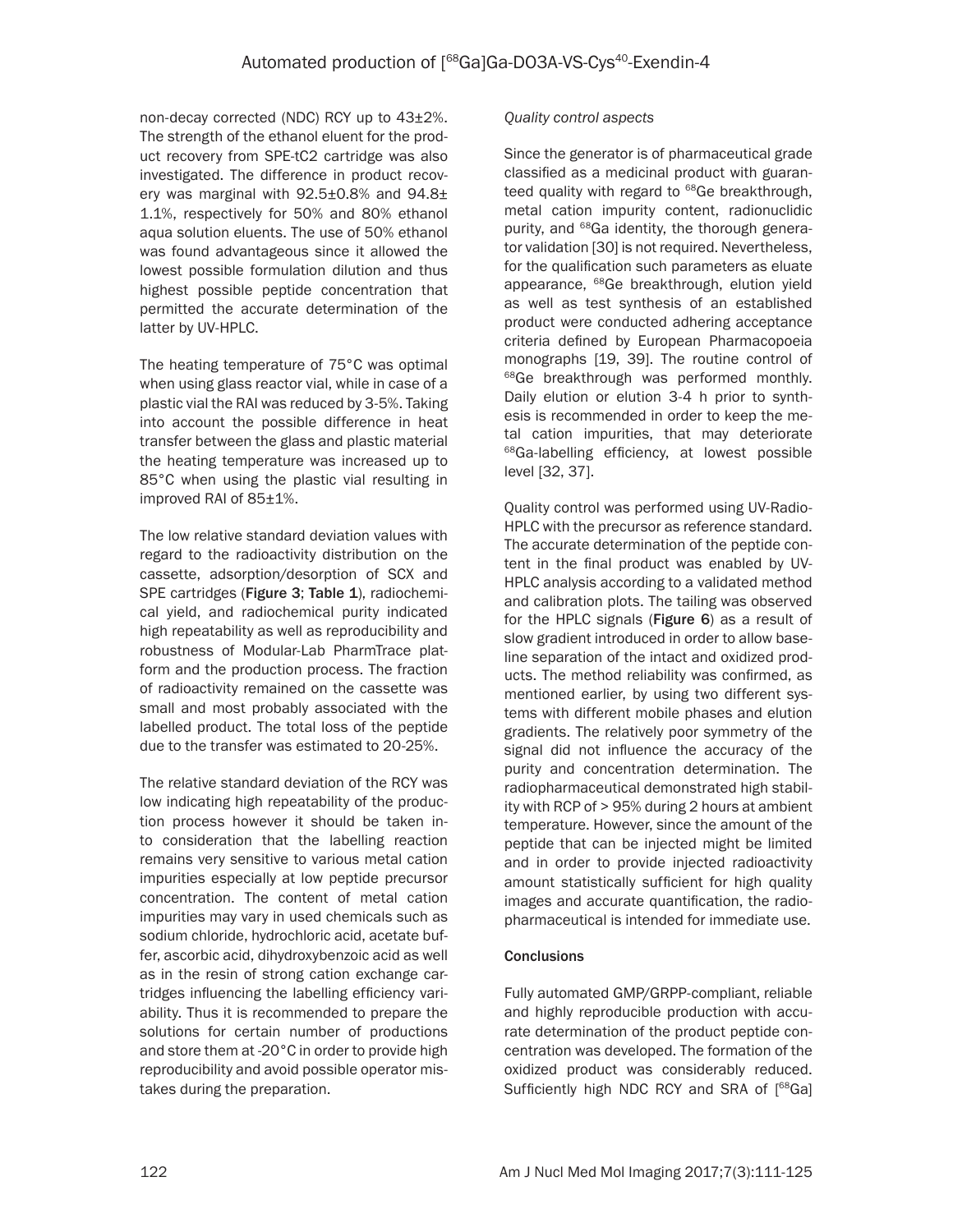Ga-DO3A-VS-Cys<sup>40</sup>-Exendin-4 would provide possibility to obtain high quality images for accurate quantification while injecting low amount of the peptide and avoiding possible and undesirable pharmacological side effects.

### Acknowledgements

Gunnar Antoni, Olle Korsgren, and Lars Johansson are acknowledged for providing funding and infrastructure. This study was funded by Göran Gustafssons Foundation, c, Diabetes fonden, and ExoDiab.

## Disclosure of conflict of interest

#### None.

Address correspondence to: Dr. Irina Velikyan, PET Center, Center for Medical Imaging, Uppsala University Hospital, SE-751 85 Uppsala, Sweden. Tel: +46 (0)70 4834137; Fax: +46 (0)18 6110619; E-mail: irina.velikyan@akademiska.se

## References

- [1] Eriksson O, Velikyan I, Selvaraju RK, Kandeel F, Johansson L, Antoni G, Eriksson B, Sörensen J and Korsgren O. Detection of metastatic insulinoma by positron emission tomography with [68Ga]Exendin-4-A case report. J Clin Endocrinol Metab 2014; 99: 1519-1524.
- [2] Wild D, Macke H, Christ E, Gloor B and Reubi JC. Glucagon-like peptide 1-receptor scans to localize occult insulinomas. N Engl J Med 2008; 359: 766-768.
- [3] Christ E, Wild D, Forrer F, Brandle M, Sahli R, Clerici T, Gloor B, Martius F, Maecke H and Reubi JC. Glucagon-like peptide-1 receptor imaging for localization of insulinomas. J Clin Endocrinol Metab 2009; 94: 4398-4405.
- [4] Sowa-Staszczak A, Pach D, Mikolajczak R, Macke H, Jabrocka-Hybel A, Stefanska A, Tomaszuk M, Janota B, Gilis-Januszewska A, Malecki M, Kaminski G, Kowalska A, Kulig J, Matyja A, Osuch C and Hubalewska-Dydejczyk A. Glucagon-like peptide-1 receptor imaging with [Lys40(Ahx-HYNIC-99mTc/EDDA)NH2]-Exendin-4 for the detection of insulinoma. Eur J Nucl Med Mol Imaging 2013; 40: 524-531.
- [5] Luo Y, Yu M, Pan Q, Wu W, Zhang T, Kiesewetter DO, Zhu Z, Li F, Chen X and Zhao Y. 68Ga-NOTA-exendin-4 PET/CT in detection of occult insulinoma and evaluation of physiological uptake. Eur J Nucl Med Mol Imaging 2015; 42: 531-532.
- [6] Antwi K, Fani M, Nicolas G, Rottenburger C, Heye T, Reubi JC, Gloor B, Christ E and Wild D.

Localization of hidden insulinomas with 68Ga-DOTA-exendin-4 PET/CT: a pilot study. J Nucl Med 2015; 56: 1075-1078.

- [7] Velikyan I, Bulenga TN, Selvaraju KR, Lubberink M, Espes D, Rosenstrom U and Eriksson O. Dosimetry of [177Lu]-DO3A-VS-Cys40-Exendin-4-impact on the feasibility of insulinoma internal radiotherapy. Am J Nucl Med Mol Imaging 2015; 5: 109-126.
- [8] Wild D, Christ E, Caplin ME, Kurzawinski TR, Forrer F, Brandle M, Seufert J, Weber WA, Bomanji J, Perren A, Ell PJ and Reubi JC. Glucagonlike peptide-1 versus somatostatin receptor targeting reveals 2 distinct forms of malignant insulinomas. J Nucl Med 2011; 52: 1073- 1078.
- [9] Schottelius M and Wester HJ. Molecular imaging targeting peptide receptors. Methods 2009; 48: 161-177.
- [10] Laverman P, Sosabowski JK, Boerman OC and Oyen WJ. Radiolabelled peptides for oncological diagnosis. Eur J Nucl Med Mol Imaging 2012; 39 Suppl 1: S78-92.
- [11] Reubi JC. Old and new peptide receptor targets in cancer: future directions. Recent Results Cancer Res 2013; 194: 567-576.
- [12] Christ E, Wild D, Ederer S, Béhé M, Nicolas G, Caplin ME, Brändle M, Clerici T, Fischli S, Stettler C, Ell PJ, Seufert J, Gloor B, Perren A, Reubi JC and Forrer F. Glucagon-like peptide-1 receptor imaging for the localisation of insulinomas: a prospective multicentre imaging study. Lancet Diabetes Endocrinol 2013; 1: 115-122.
- [13] Brom M, Woliner-van der Weg W, Joosten L, Frielink C, Bouckenooghe T, Rijken P, Andralojc K, Goke BJ, de Jong M, Eizirik DL, Behe M, Lahoutte T, Oyen WJ, Tack CJ, Janssen M, Boerman OC and Gotthardt M. Non-invasive quantification of the beta cell mass by SPECT with  $(1)(1)(1)$ In-labelled exendin. Diabetologia 2014; 57: 950-959.
- [14] Sowa-Staszczak A, Trofimiuk-Muldner M, Stefanska A, Tomaszuk M, Buziak-Bereza M, Gilis-Januszewska A, Jabrocka-Hybel A, Glowa B, Malecki M, Bednarczuk T, Kaminski G, Kowalska A, Mikolajczak R, Janota B and Hubalewska-Dydejczyk A. 99mTc labeled glucagon-like peptide-1-analogue (99mTc-GLP1) scintigraphy in the management of patients with occult insulinoma. PLoS One 2016; 11: e0160714.
- [15] Pach D, Sowa-Staszczak A, Jabrocka-Hybel A, Stefanska A, Tomaszuk M, Mikolajczak R, Janota B, Trofimiuk-Muldner M, Przybylik-Mazurek E and Hubalewska-Dydejczyk A. Glucagon-like peptide-1 receptor imaging with [Lys (40) (Ahx-HYNIC-(99 m) Tc/EDDA)NH 2]-Exendin-4 for the diagnosis of recurrence or dissemination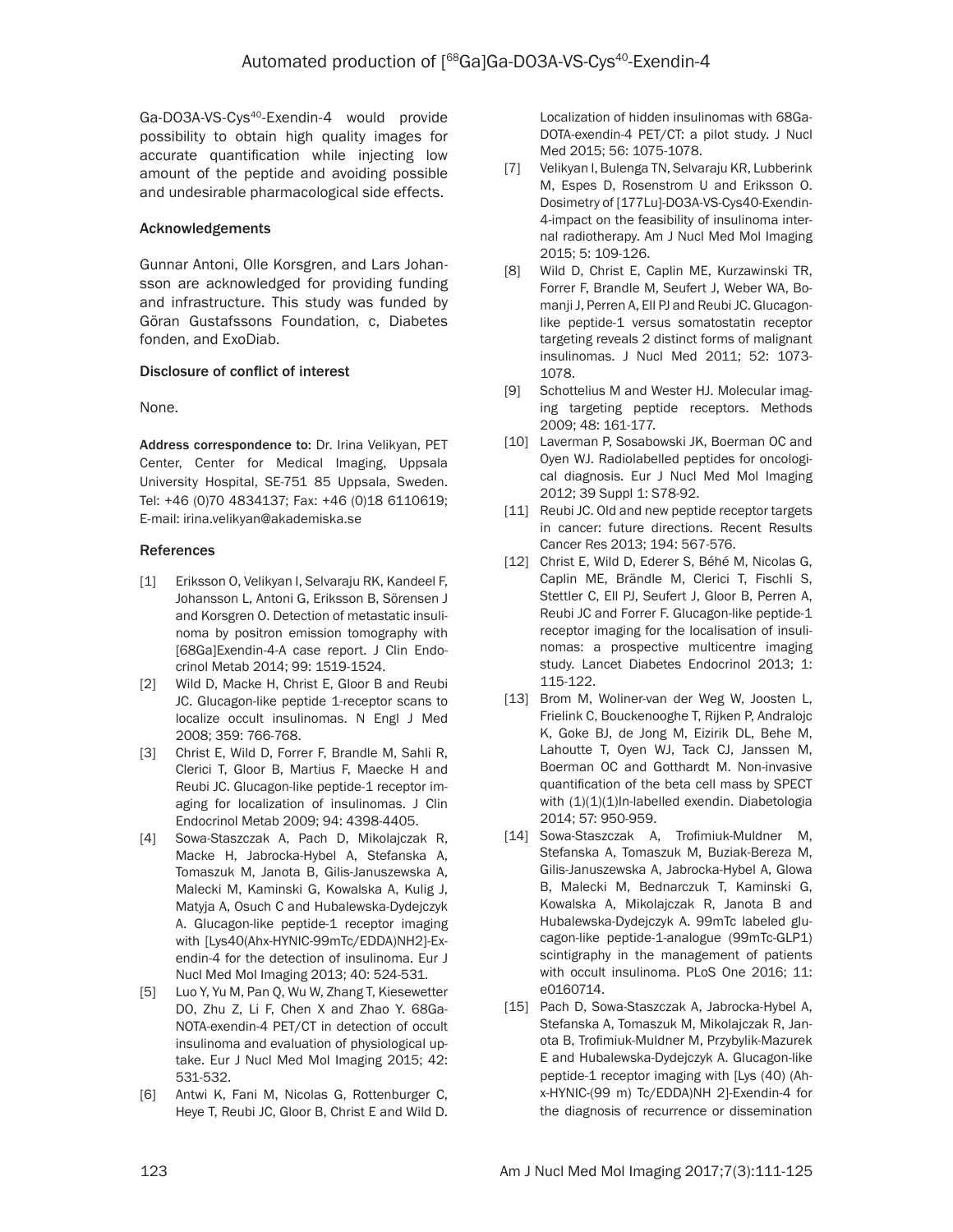of medullary thyroid cancer: a preliminary report. Int J Endocrinol 2013; 2013: 384508.

- [16] Velikyan I. Prospective of 68Ga-radiopharmaceutical development. Theranostics 2014; 4: 47-80.
- [17] Christ E, Wild D, Antwi K, Waser B, Fani M, Schwanda S, Heye T, Schmid C, Baer HU, Perren A and Reubi JC. Preoperative localization of adult nesidioblastosis using 68Ga-DOTA-exendin-4-PET/CT. Endocrine 2015; 50: 821-823.
- [18] Luo Y, Pan Q, Yao S, Yu M, Wu W, Xue H, Kiesewetter DO, Zhu Z, Li F, Zhao Y and Chen X. Glucagon-like peptide-1 receptor PET/CT with 68Ga-NOTA-Exendin-4 for detecting localized insulinoma: a prospective cohort study. J Nucl Med 2016; 57: 715-720.
- [19] Gallium (68Ga) edotreotide injection. European Pharmacopoeia 2014; 1062.
- [20] Nalin L, Selvaraju RK, Velikyan I, Berglund M, Andreasson S, Wikstrand A, Ryden A, Lubberink M, Kandeel F, Nyman G, Korsgren O, Eriksson O and Jensen-Waern M. Positron emission tomography imaging of the glucagon-like peptide-1 receptor in healthy and streptozotocininduced diabetic pigs. Eur J Nucl Med Mol Imaging 2014; 41: 1800-1810.
- [21] Selvaraju R, Bulenga TN, Espes D, Lubberink M, Sörensen J, Eriksson B, Estrada S, Velikyan I and Eriksson O. Dosimetry of [68Ga]Ga-DO3A-VS-Cys40-Exendin-4 in rodents, pigs, non-human primates and human-repeated scanning in human is possible. Am J Nucl Med Mol Imaging 2015; 5: 259-269.
- [22] Selvaraju RK, Velikyan I, Asplund V, Johansson L, Wu Z, Todorov I, Shively J, Kandeel F, Eriksson B, Korsgren O and Eriksson O. Pre-clinical evaluation of [68Ga]Ga-DO3A-VS-Cys40-Exendin-4 for imaging of insulinoma. Nucl Med Biol 2014; 41: 471-476.
- [23] Selvaraju RK, Velikyan I, Johansson L, Wu Z, Todorov I, Shively J, Kandeel F, Korsgren O and Eriksson O. In vivo imaging of the glucagonlike peptide 1 receptor in the pancreas with 68Galabeled DO3A-exendin-4. J Nucl Med 2013; 54: 1458-1463.
- [24] Ryden A, Nyman G, Nalin L, Andreasson S, Velikyan I, Korsgren O, Eriksson O and Jensen-Waern M. Corrigendum to "Cardiovascular side-effects and insulin secretion after intravenous administration of radiolabeled Exendin-4 in pigs" [Nucl Med Biol 43 (2016) 397-402]. Nucl Med Biol 2016; 43: 742.
- [25] Decristoforo C, Knopp R, von Guggenberg E, Rupprich M, Dreger T, Hess A, Virgolini I and Haubner R. A fully automated synthesis for the preparation of 68Ga-labelled peptides. Nucl Med Commun 2007; 28: 870-875.
- [26] Boschi S, Malizia C and Lodi F. Overview and perspectives on automation strategies in 68Ga radiopharmaceutical preparations. Recent Results Cancer Res 2012; 194: 17-31.
- [27] Fineman MS, Shen LZ, Taylor K, Kim DD and Baron AD. Effectiveness of progressive doseescalation of exenatide (exendin-4) in reducing dose-limiting side effects in subjects with type 2 diabetes. Diabetes Metab Res Rev 2004; 20: 411-417.
- [28] Velikyan I, Sundin A, Eriksson B, Lundqvist H, Sorensen J, Bergstrom M and Langstrom B. In vivo binding of [68Ga]-DOTATOC to somatostatin receptors in neuroendocrine tumours--impact of peptide mass. Nucl Med Biol 2010; 37: 265-275.
- [29] Sörensen J, Velikyan I, Sandberg D, Wennborg A, Feldwisch J, Tolmachev V, Orlova A, Sandström M, Lubberink M, Olofsson H, Carlsson J and Lindman H. Measuring HER2-Receptor Expression In Metastatic Breast Cancer Using [68Ga]ABY-025 Affibody PET/CT. Theranostics 2016; 6: 262-271.
- [30] Velikyan I, Wennborg A, Feldwisch J, Lindman H, Carlsson J and Sorensen J. Good manufacturing practice production of [(68)Ga]Ga-ABY-025 for HER2 specific breast cancer imaging. Am J Nucl Med Mol Imaging 2016; 6: 135-153.
- [31] Janota B, Karczmarczyk U, Laszuk E, Garnuszek P and Mikolajczak R. Oxidation of methionineis it limiting the diagnostic properties of 99mTc-labeled Exendin-4, a Glucagon-Like Peptide-1 receptor agonist? Nucl Med Rev Cent East Eur 2016; 19: 104-110.
- [32] Velikyan I. 68Ga-based radiopharmaceuticals: production and application relationship. Molecules 2015; 20: 12913-12943.
- [33] Jodal A, Lankat-Buttgereit B, Brom M, Schibli R and Behe M. A comparison of three (67/68) Ga-labelled exendin-4 derivatives for beta-cell imaging on the GLP-1 receptor: the influence of the conjugation site of NODAGA as chelator. EJNMMI Res 2014; 4: 31.
- [34] Sako T, Hasegawa K, Nishimura M, Kanayama Y, Wada Y, Hayashinaka E, Cui Y, Kataoka Y, Senda M and Watanabe Y. Positron emission tomography study on pancreatic somatostatin receptors in normal and diabetic rats with 68Ga-DOTA-octreotide: a potential PET tracer for beta cell mass measurement. Biochem Biophys Res Commun 2013; 442: 79-84.
- [35] Kirsi M, Yim CB, Veronica F, Tamiko I, Viki-Veikko E, Johan R, Jori J, Tiina S, Tuula T, Marko T, Eleni G, Martin B, Martin G, Claude RJ, Helmut M, Anne R, Olof S and Pirjo N. 64Cuand 68Ga-Labelled [Nle14, Lys 40(Ahx-NOD-AGA)NH2]-Exendin-4 for pancreatic beta cell imaging in rats. Mol Imaging Biol 2014; 16: 255-263.